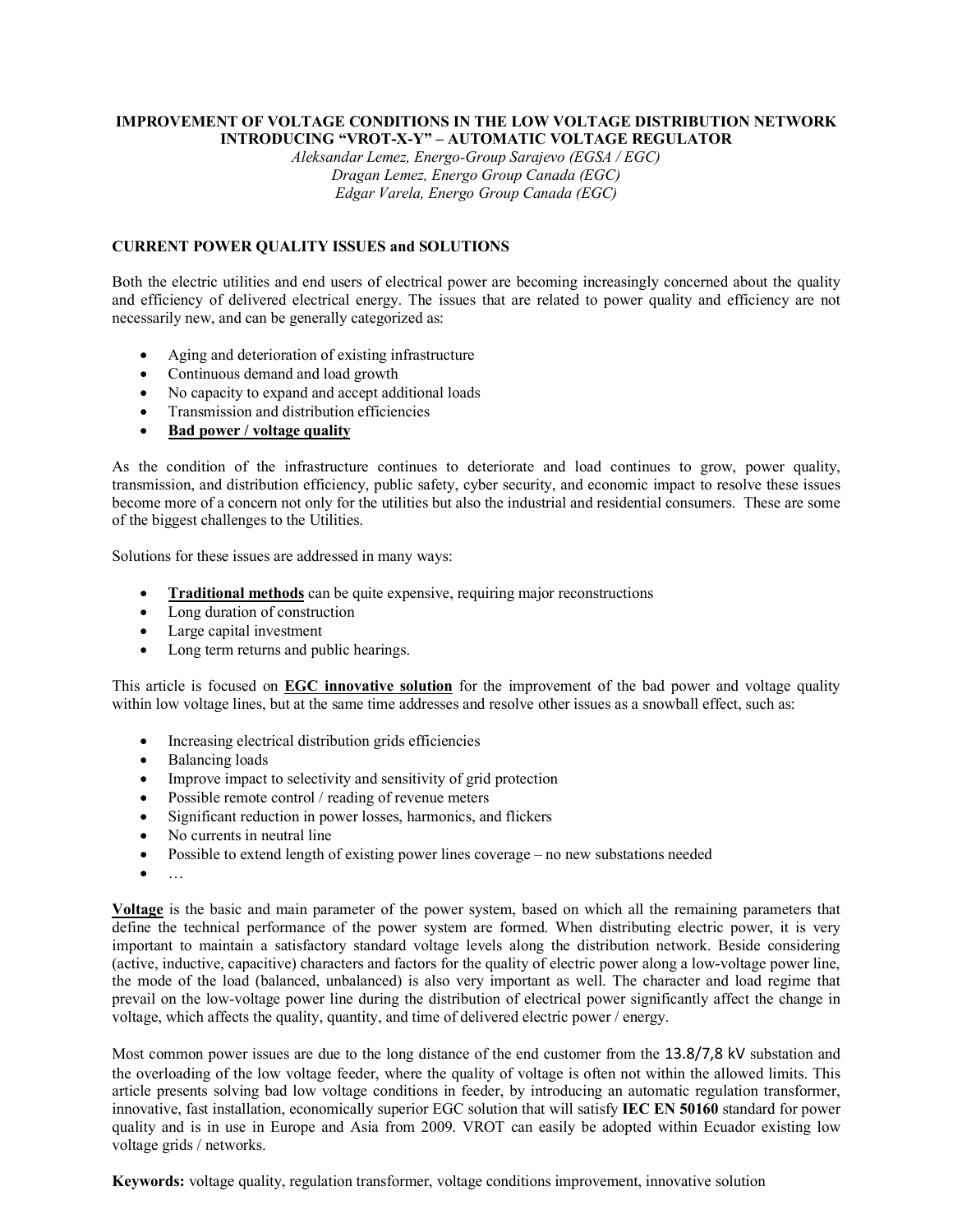Voltage Regulating and Optimizing Transformer: VROT-X-Y

 $X = power$  [kVA],  $Y =$  phases  $(1, 2, 3)$ .





Pictures on the right are showing single phase and three phase installed configuration of VROT-18 in Europe.

With the advent of VROT technology /automation making leaps and bounds into the electrical distribution areas, it's incumbent that the utility companies and to a lesser extent the end user or consumer, understand the ramifications of this technological transformation. With the EGC technology advancements the traditional grid model is now being transformed into a newer smart grid. This paradigm shift will allow for a better-informed, knowledge-based decision-making process in distribution utilities.

Implementing VROT, into the low voltage grids, a good automation balance is achieved. With this automation, in balancing the delivered power, the need to construct new substations and appurtenances will be reduced, thus providing a significant reduction in required funds. The Utility assets such the existing substations will be able to operate at steady state, extending its design life cycle. In general, the VROT provides grid with the visibility, automation, and control capabilities where none were existent before. The Utility companies will now have a clearer and better understanding of their operational grids in real time, giving them the flexibility to make the most efficient and optimal changes and improvements. Converting the system to Smart Grids. The net effect is maintaining the existing status quo or even a whereas other similar Utilities without VROT could see rate hikes on an ongoing basis.

Below is an example schematic diagram showing how VROT can be integrated within any additional hardware systems, local utility companies are using to remotely read meters. This gives Utilities ability to quickly identify any defected meters.

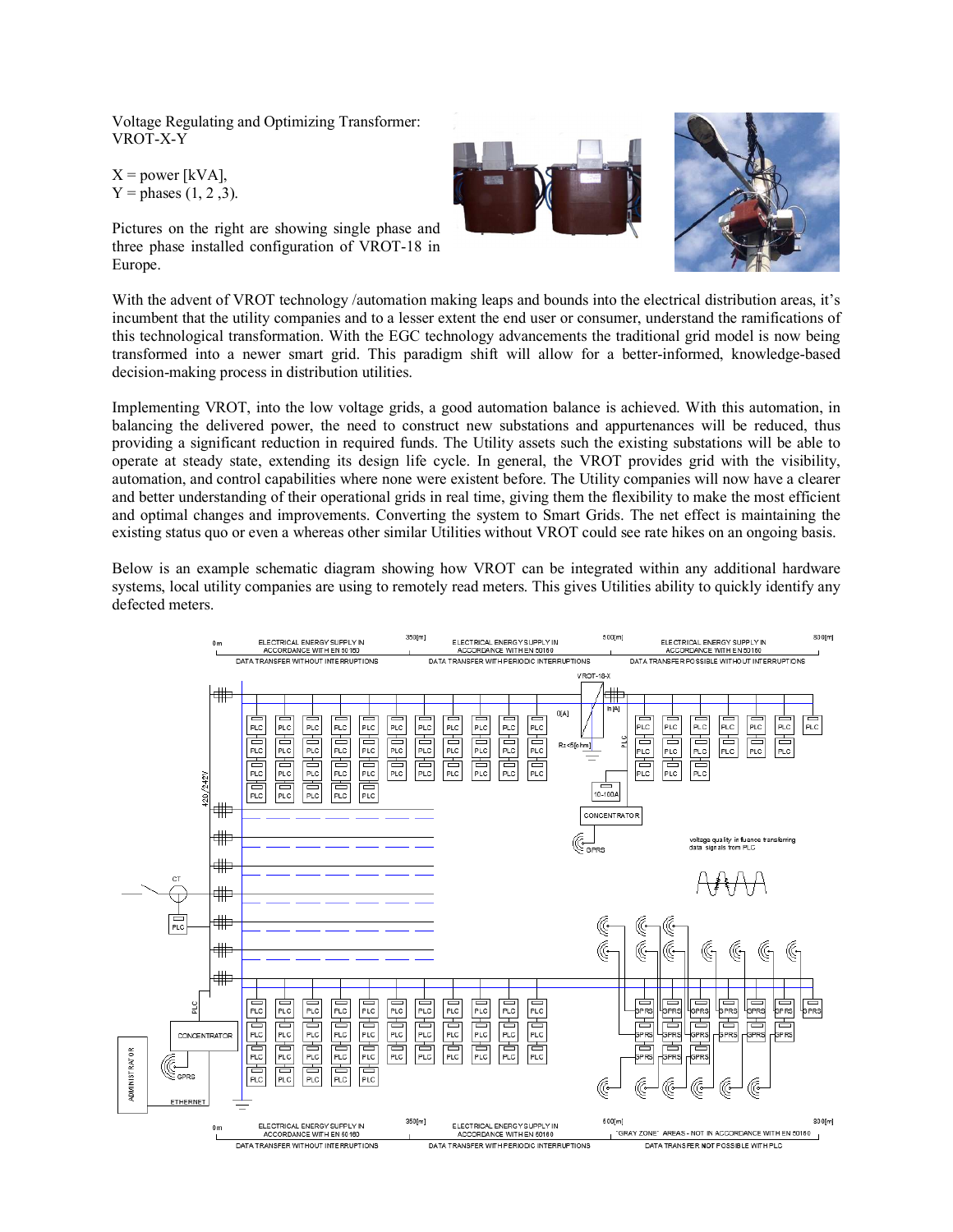# **ONE PROJECT EXAMPLE IN EUROPE - ED Subotica (electric power distribution utility)**

After confirmation that low voltage conditions are below the prescribed values, according to the EN 50160 standard, due to the long distance from the 13,7(22,8)/0.22kV substation and the overloading, determining the location where to set regulation transformer on a low voltage utility grid comes first. The choice of location determines what type

and power rate the regulation transformer will be installed. Next, the pole loading of the selected pole should be examined according to the size and weight of the selected regulation transformer, and, if needed, the replacement of the pole should be predicted, too. After selecting a suitable pole, it is necessary to check the grounding of the pole according to the transformer<br>manufacturer instructions and technical manufacturer instructions and recommendations.

Upon the installation, voltage quality measuring results before and after the installation are given. The measurement of voltage quality was performed by network analyzers at the customer with the worst voltage quality conditions at the observed low voltage feeder. At the end of this article are enlisted and described advantages of VROT-18-1 regulation transformer installation. Here, we are addressing only high-level summary results from this Project full report.



EN 50160 standard prescribes that under normal operating conditions, except situations arising from malfunction or interruption in power supply, during each period of one week, 95% of the ten-minute mean effective voltage level values must be in the range of Un  $\pm$  10%, and 100% of ten-minute mean effective voltage level values must be in the range Un +10% / - 15%.

| Name                            | <b>Test results</b> | Nominal             | Lower Limit %              | <b>Upper Limit %</b>       |
|---------------------------------|---------------------|---------------------|----------------------------|----------------------------|
| Aggregation                     | % OK needed         |                     | <b>Lower Limit</b>         | <b>Upper Limit</b>         |
| Number of aggregations          | % OK                | AVG of aggregations | <b>MIN</b> of aggregations | <b>MAX</b> of aggregations |
| <b>Slow Variations V rms L1</b> | <b>Test failed</b>  | 230.0 V             | $-10.0%$                   | $+10.0%$                   |
| $10 \text{ min}$                | 95.0                |                     | 207 V                      | 253 V                      |
| 1006                            | 60.0                | 208.9 V             | 175.7 V                    | 246.7 V                    |
| <b>Slow Variations V rms L1</b> | <b>Test failed</b>  | 230.0 V             | $-15.0%$                   | $+10.0%$                   |
| $10 \text{ min}$                | 100.0               |                     | 195.5 V                    | 253 V                      |
| 1006                            | 85.9                | 208.9 V             | 175,7 V                    | 246,7V                     |

### **READINGS RECORDED:**

Table 1 – Voltage levels in accordance with EN 50160 at the existing last consumer in low voltage line **before** VROT-18 regulation transformer installation



Graph 1 – Voltage level diagram in accordance with EN 50160 at the existing last consumer in low voltage line **before** VROT-18 regulation transformer installation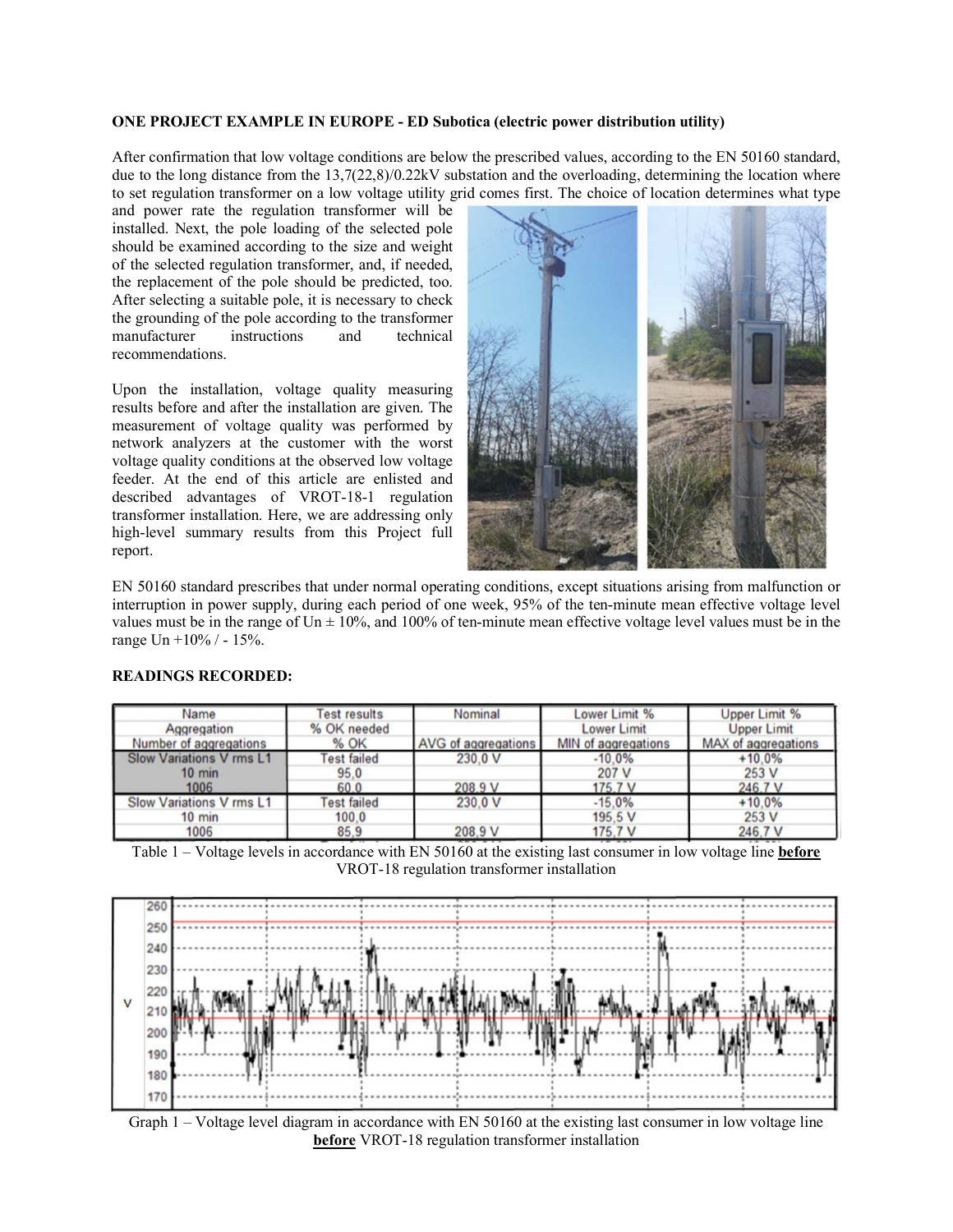| Name                                                 | <b>Test results</b>                 | Nominal             | Lower Limit %                  | Upper Limit %              |
|------------------------------------------------------|-------------------------------------|---------------------|--------------------------------|----------------------------|
| Aggregation                                          | % OK needed                         |                     | Lower Limit                    | Upper Limit                |
| Number of aggregations                               | % OK                                | AVG of aggregations | MIN of aggregations            | MAX of aggregations        |
| Slow Variations V rms L1<br>$10 \text{ min}$<br>1006 | <b>Test failed</b><br>100.0<br>99.5 | 230.0 V<br>231.7 V  | $-15.0%$<br>195.5 V<br>192.1 V | $+10.0%$<br>253 V<br>255 V |
| Slow Variations V rms L1                             | <b>Test passed</b>                  | 230.0 V             | $-10.0%$                       | $+10.0%$                   |
| $10$ min                                             | 95.0                                |                     | 207 V                          | 253 V                      |
| 1006                                                 | 96.4                                | 231,7V              | 192.1 V                        | 255 V                      |

Table 2 – Voltage levels in accordance with EN 50160 at the existing last consumer in low voltage line **after** VROT-18 regulation transformer installation



Graph 2 – Voltage level diagram in accordance with EN 50160 at the existing last consumer in low voltage line **after** VROT-18 regulation transformer installation

# **BASIC VROT FUNCTIONS**



#### **ECONOMIC BENEFITS**

Analyzing traditional method (rearrangement of single-phase users, increasing substation voltage, increase conductors' cross sections, installation of condenser batteries, did not result in satisfaction of the standard and economical solution. In this Project example new distribution lines and substation would need to be built to provide quality of power to the end users at the very end of the line. That was extremely solution costly with longer time construction. The investment will be high and return on investment (ROI) would be extremely low or none as there are not many end users impacted.

VROT solution offered here one day installation and instant guaranty of power quality to those end users. Very low investment in comparison to the traditional method and ROI is high. We can say in this case ROI comparison was in the range of 5:1 (VROT : Traditional solution).

## **CONCLUSION**

- Above results demonstrate rapid improvements of the voltages to satisfy standards and improve overall low voltage grid.
- The VROT application solution is financially viable and much more convenient than traditional solutions.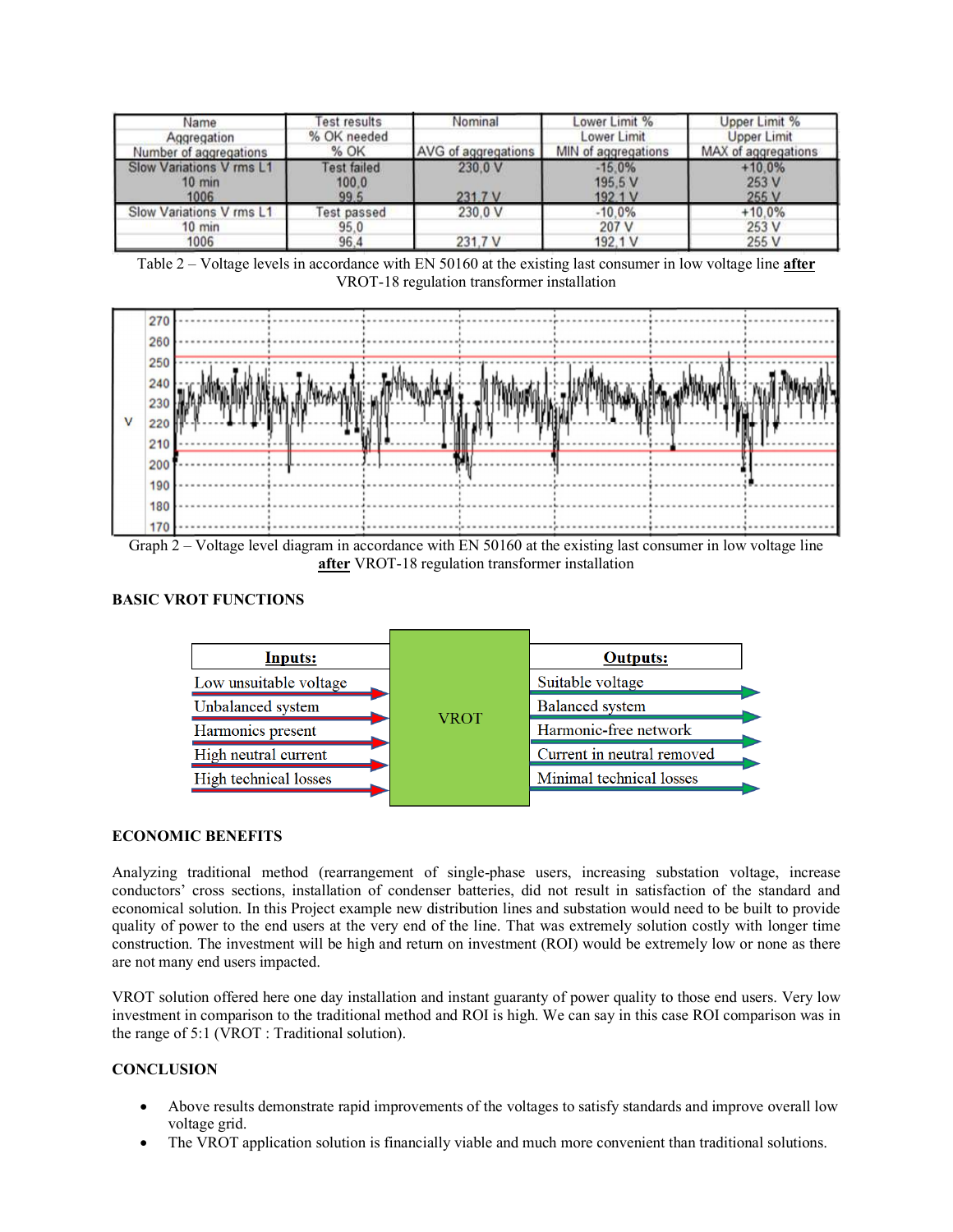# **BONUS PAGE-#1 – FEW PICTURES FROM VROT-18-1 INSTALLATION**



1. Installation place VROT-18-1 in LV feeder from substation





- 
- 3. Lifting VROT-18-1 on pole 4. Mounting VROT-18-1 on pole





5. VROT-18-1 installed on pole 6. Atmospheric Lightning break surge arrestor, VROT-18-1 is not damaged